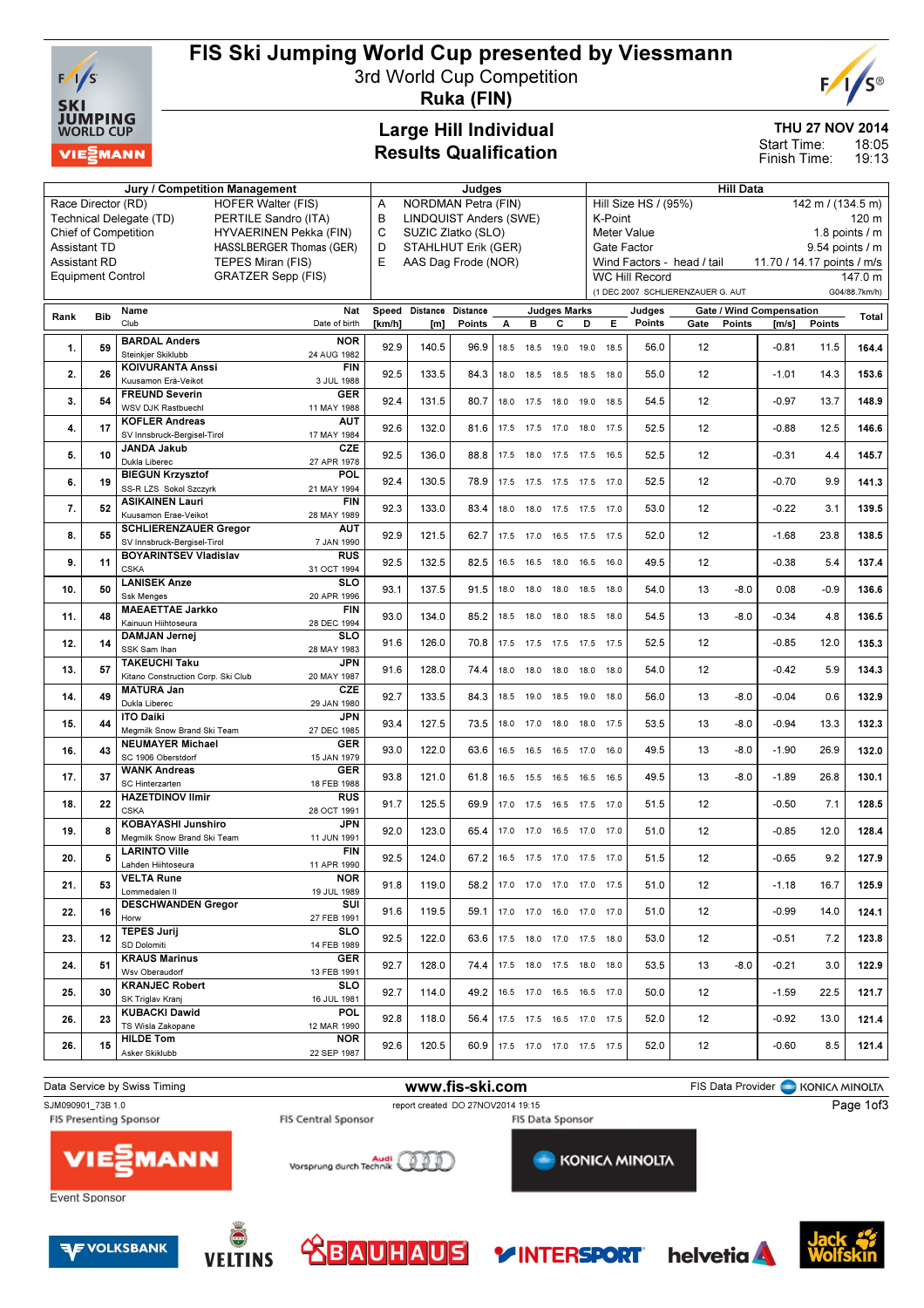

### FIS Ski Jumping World Cup presented by Viessmann

3rd World Cup Competition



Ruka (FIN)

#### Large Hill Individual Results Qualification

THU 27 NOV 2014 18:05 Start Time:

19:13 Finish Time:

|                      |            | Name                               | Nat           |        | Speed Distance Distance |               |      |                  | <b>Judges Marks</b> |                              |      | Judges |      |        | Gate / Wind Compensation |        |       |
|----------------------|------------|------------------------------------|---------------|--------|-------------------------|---------------|------|------------------|---------------------|------------------------------|------|--------|------|--------|--------------------------|--------|-------|
| Rank                 | <b>Bib</b> | Club                               | Date of birth | [km/h] | [m]                     | <b>Points</b> | А    | в                | C                   | D                            | Е    | Points | Gate | Points | [m/s]                    | Points | Total |
|                      |            |                                    |               |        |                         |               |      |                  |                     |                              |      |        |      |        |                          |        |       |
| 28.                  | 56         | <b>ZYLA Piotr</b>                  | POL           | 91.8   | 112.0                   | 45.6          |      | 16.5 17.5 16.5   |                     | 17.5 17.0                    |      | 51.0   | 12   |        | $-1.74$                  | 24.6   | 121.2 |
|                      |            | <b>KS Wisla Wisla</b>              | 16 JAN 1987   |        |                         |               |      |                  |                     |                              |      |        |      |        |                          |        |       |
|                      |            | <b>DIETHART Thomas</b>             | <b>AUT</b>    |        |                         |               |      |                  |                     |                              |      |        |      |        |                          |        |       |
| 29.                  | 13         | UVB Hinzenbach-Oberoesterreich     | 25 FEB 1992   | 92.4   | 118.0                   | 56.4          |      |                  |                     | 16.5 16.0 16.5 17.0 17.5     |      | 50.0   | 12   |        | $-0.99$                  | 14.0   | 120.4 |
|                      |            |                                    |               |        |                         |               |      |                  |                     |                              |      |        |      |        |                          |        |       |
| 30.                  | 40         | <b>KORNILOV Denis</b>              | <b>RUS</b>    | 92.2   | 117.5                   | 55.5          |      |                  |                     | 17.0  17.5  17.0  17.0  17.5 |      | 51.5   | 13   | $-8.0$ | $-1.36$                  | 19.3   | 118.3 |
|                      |            | Sdushor N. Novgorod Dinamo         | 17 AUG 1986   |        |                         |               |      |                  |                     |                              |      |        |      |        |                          |        |       |
|                      |            | <b>LOITZL Wolfgang</b>             | AUT           |        |                         |               |      |                  |                     |                              |      |        |      |        |                          |        |       |
| 31.                  | 38         | WSC Bad Mitterndorf-Steiermark     | 13 JAN 1980   | 93.2   | 121.0                   | 61.8          |      |                  |                     | 18.0 17.5 17.5 18.0 17.5     |      | 53.0   | 13   | $-8.0$ | $-0.79$                  | 11.2   | 118.0 |
|                      |            |                                    |               |        |                         |               |      |                  |                     |                              |      |        |      |        |                          |        |       |
| 32.                  | 45         | <b>PUNGERTAR Matjaz</b>            | SLO           | 93.6   | 123.5                   | 66.3          | 17.0 | 17.5 16.0        |                     | 17.0 17.0                    |      | 51.0   | 13   | $-8.0$ | $-0.59$                  | 8.4    | 117.7 |
|                      |            | <b>SSK Menges</b>                  | 14 AUG 1990   |        |                         |               |      |                  |                     |                              |      |        |      |        |                          |        |       |
|                      |            | <b>DESCOMBES SEVOIE Vincent</b>    | <b>FRA</b>    |        |                         |               |      |                  |                     |                              |      |        |      |        |                          |        |       |
| 33.                  | 58         | Douanes - Chamonix                 | 9 JAN 1984    | 91.6   | 118.5                   | 57.3          | 17.0 | 17.0 16.5        |                     | 17.5 17.0                    |      | 51.0   | 12   |        | $-0.64$                  | 9.1    | 117.4 |
|                      |            | <b>ZNISZCZOL Aleksander</b>        | POL           |        |                         |               |      |                  |                     |                              |      |        |      |        |                          |        |       |
| 34.                  | 39         | <b>KS Wisla Wisla</b>              | 8 MAR 1994    | 92.9   | 123.0                   | 65.4          | 18.0 | 17.0 17.0        |                     | 17.0                         | 17.5 | 51.5   | 13   | $-8.0$ | $-0.48$                  | 6.8    | 115.7 |
|                      |            |                                    |               |        |                         |               |      |                  |                     |                              |      |        |      |        |                          |        |       |
| 35.                  | 36         | <b>SAMMELSELG Siim-Tanel</b>       | <b>EST</b>    | 92.4   | 115.5                   | 51.9          |      | 17.5 17.0 17.0   |                     | 17.5                         | 17.0 | 51.5   | 13   | $-8.0$ | $-1.39$                  | 19.7   | 115.1 |
|                      |            | Nomme Sportclub, Lahden Hiihtoseur | 18 MAY 1993   |        |                         |               |      |                  |                     |                              |      |        |      |        |                          |        |       |
|                      |            | <b>OLLI Harri</b>                  | <b>FIN</b>    |        |                         |               |      |                  |                     |                              |      |        |      |        |                          |        |       |
| 35.                  |            | Ounasvaara Ski Club                | 15 JAN 1985   | 92.3   | 114.0                   | 49.2          |      | 16.5 16.5 16.0   |                     | 17.0 16.0                    |      | 49.0   | 12   |        | $-1.19$                  | 16.9   | 115.1 |
|                      |            | <b>NIEMI Sami</b>                  | <b>FIN</b>    |        |                         |               |      |                  |                     |                              |      |        |      |        |                          |        |       |
| 37.                  | 47         | Ounasvaaran Hiihtoseura            |               | 92.9   | 122.5                   | 64.5          |      |                  |                     | 17.0  16.5  17.0  17.5  17.0 |      | 51.0   | 13   | $-8.0$ | $-0.30$                  | 4.2    | 111.7 |
|                      |            |                                    | 16 FEB 1991   |        |                         |               |      |                  |                     |                              |      |        |      |        |                          |        |       |
| 37.                  |            | <b>FAIRALL Nicholas</b>            | USA           | 92.3   | 110.5                   | 42.9          |      |                  |                     | 16.5 17.0 16.5 16.5 16.0     |      | 49.5   | 12   |        | $-1.36$                  | 19.3   | 111.7 |
|                      |            | Andover Outing Club                | 6 JUL 1989    |        |                         |               |      |                  |                     |                              |      |        |      |        |                          |        |       |
|                      |            | <b>HAUER Joachim</b>               | <b>NOR</b>    |        |                         |               |      |                  |                     |                              |      |        |      |        |                          |        |       |
| 37.                  |            | Bekkelaget SK                      | 2 FEB 1991    | 91.6   | 115.5                   | 51.9          |      | 16.0 17.0 16.0   |                     | 16.0 16.5                    |      | 48.5   | 12   |        | $-0.80$                  | 11.3   | 111.7 |
|                      |            | <b>AHONEN Janne</b>                | <b>FIN</b>    |        |                         |               |      |                  |                     |                              |      |        |      |        |                          |        |       |
| 40.                  | 6          |                                    |               | 93.0   | 112.5                   | 46.5          |      |                  |                     | 16.0 17.0 16.5 17.0 16.5     |      | 50.0   | 12   |        | $-0.99$                  | 14.0   | 110.5 |
|                      |            | Lahden Hiihtoseura                 | 11 MAY 1977   |        |                         |               |      |                  |                     |                              |      |        |      |        |                          |        |       |
|                      |            |                                    |               |        |                         |               |      |                  |                     |                              |      |        |      |        |                          |        |       |
| <b>Not Qualified</b> |            |                                    |               |        |                         |               |      |                  |                     |                              |      |        |      |        |                          |        |       |
|                      |            |                                    | POL           |        |                         |               |      |                  |                     |                              |      |        |      |        |                          |        |       |
| 41.                  | 42         | <b>KOT Maciej</b>                  |               | 93.3   | 115.5                   | 51.9          |      |                  |                     | 17.5 17.0 17.0 17.0 17.0     |      | 51.0   | 13   | $-8.0$ | $-1.04$                  | 14.7   | 109.6 |
|                      |            | AZS Zakopane                       | 9 JUN 1991    |        |                         |               |      |                  |                     |                              |      |        |      |        |                          |        |       |
|                      |            | <b>COLLOREDO Sebastian</b>         | <b>ITA</b>    | 91.6   | 109.0                   | 40.2          |      |                  |                     |                              |      | 48.5   | 12   |        | $-1.21$                  | 17.1   |       |
| 42.                  | 31         | GRUPPO SCIATORI FIAMME GIALLE      | 9 SEP 1987    |        |                         |               |      | 16.0  15.5  16.0 |                     | 16.5 16.5                    |      |        |      |        |                          |        | 105.8 |
|                      |            | <b>KLINGA Sebastian</b>            | <b>FIN</b>    |        |                         |               |      |                  |                     |                              |      |        |      |        |                          |        |       |
| 43.                  | 3          | Lahden Hiihtoseura                 | 26 APR 1992   | 92.4   | 109.0                   | 40.2          |      | 16.5 17.0 16.0   |                     | 16.5                         | 16.5 | 49.5   | 12   |        | $-1.13$                  | 16.0   | 105.7 |
|                      |            |                                    |               |        |                         |               |      |                  |                     |                              |      |        |      |        |                          |        |       |
| 44.                  |            | <b>AALTO Antti</b>                 | <b>FIN</b>    | 92.5   | 108.5                   | 39.3          | 15.5 |                  | 16.5 16.5           | 16.0                         | 16.0 | 48.5   | 12   |        | $-1.20$                  | 17.0   | 104.8 |
|                      |            | Kiteen Urheilijat                  | 2 APR 1995    |        |                         |               |      |                  |                     |                              |      |        |      |        |                          |        |       |
|                      | 46         | <b>JACOBSEN Anders</b>             | <b>NOR</b>    |        |                         |               |      |                  |                     |                              |      |        |      | $-8.0$ |                          |        |       |
| 45.                  |            | Ringkollen Skiklubb                | 17 FEB 1985   | 93.3   | 112.5                   | 46.5          | 17.0 |                  | 16.5 16.5           | 17.0                         | 17.0 | 50.5   | 13   |        | $-1.11$                  | 15.7   | 104.7 |
|                      |            | <b>BRESADOLA Davide</b>            | <b>ITA</b>    |        |                         |               |      |                  |                     |                              |      |        |      |        |                          |        |       |
| 46.                  | 33         | C.S. Esercito                      | 10 SEP 1988   | 91.6   | 108.5                   | 39.3          | 14.5 | 15.0             | 15.0                | 15.0                         | 14.0 | 44.5   | 12   |        | $-1.39$                  | 19.7   | 103.5 |
|                      |            |                                    |               |        |                         |               |      |                  |                     |                              |      |        |      |        |                          |        |       |
| 47.                  |            | <b>MUOTKA Olli</b>                 | <b>FIN</b>    | 92.5   | 112.5                   | 46.5          | 15.0 |                  | 16.5 15.5           | 15.0                         | 16.5 | 47.0   | 12   |        | $-0.49$                  | 6.9    | 100.4 |
|                      |            | Lahti Ski Club                     | 14 JUL 1988   |        |                         |               |      |                  |                     |                              |      |        |      |        |                          |        |       |
|                      |            | SHIMIZU Reruhi                     | <b>JPN</b>    | 92.7   |                         |               |      |                  |                     |                              |      |        |      |        |                          |        |       |
| 48.                  | 35         | Megmilk Snow Brand Ski Team        | 4 DEC 1993    |        | 113.0                   | 47.4          |      | 17.0 17.0 17.0   |                     | 17.0 17.0                    |      | 51.0   | 13   | $-8.0$ | $-0.57$                  | 8.1    | 98.5  |
|                      |            | <b>NOMME Martti</b>                | <b>EST</b>    |        |                         |               |      |                  |                     |                              |      |        |      |        |                          |        |       |
| 49.                  | 27         | Voru Sportschool                   | 7 AUG 1993    | 92.4   | 106.0                   | 34.8          |      | 16.5 16.5 16.5   |                     | 16.0 16.0                    |      | 49.0   | 12   |        | $-1.03$                  | 14.6   | 98.4  |
|                      |            |                                    |               |        |                         |               |      |                  |                     |                              |      |        |      |        |                          |        |       |
| 50.                  | 32         | ZIOBRO Jan                         | POL           | 92.3   | 99.5                    | 23.1          |      | 15.5 16.5 16.0   |                     | 15.5 16.0                    |      | 47.5   | 12   |        | $-1.81$                  | 25.6   | 96.2  |
|                      |            | <b>WKS Zakopane</b>                | 24 JUN 1991   |        |                         |               |      |                  |                     |                              |      |        |      |        |                          |        |       |
| 51.                  | 20         | <b>ALEXANDER Nicholas</b>          | <b>USA</b>    | 92.2   | 110.0                   | 42.0          |      |                  |                     |                              |      | 45.0   | 12   |        | $-0.64$                  | 9.1    | 96.1  |
|                      |            | Lebanon Outing Club                | 24 AUG 1988   |        |                         |               |      | 15.0 15.0 15.0   |                     | 15.0                         | 14.5 |        |      |        |                          |        |       |
|                      |            | <b>CHOI Seou</b>                   | <b>KOR</b>    |        |                         |               |      |                  |                     |                              |      |        |      |        |                          |        |       |
| 52.                  | 18         | High1 Resort                       | 3 DEC 1982    | 91.9   | 109.0                   | 40.2          |      |                  |                     | 14.5 16.0 15.5 15.5 16.0     |      | 47.0   | 12   |        | $-0.39$                  | 5.5    | 92.7  |
|                      |            |                                    |               |        |                         |               |      |                  |                     |                              |      |        |      |        |                          |        |       |
| 53.                  | 41         | <b>HAJEK Antonin</b>               | <b>CZE</b>    | 92.1   | 100.0                   | 24.0          |      |                  |                     | 14.5 16.0 15.5 16.0 15.5     |      | 47.0   | 13   | $-8.0$ | $-1.94$                  | 27.5   | 90.5  |
|                      |            | Dukla Liberec                      | 12 FEB 1987   |        |                         |               |      |                  |                     |                              |      |        |      |        |                          |        |       |
|                      | 29         | <b>LAMY CHAPPUIS Ronan</b>         | <b>FRA</b>    |        |                         |               |      |                  |                     |                              |      |        |      |        |                          |        |       |
| 54.                  |            | Bois D'amont                       | 10 SEP 1993   | 91.9   | 106.0                   | 34.8          |      |                  |                     | 14.5  14.5  14.5  14.5  14.5 |      | 43.5   | 12   |        | $-0.25$                  | 3.5    | 81.8  |
|                      |            | <b>MORASSI Andrea</b>              | <b>ITA</b>    |        |                         |               |      |                  |                     |                              |      |        |      |        |                          |        |       |
| 54.                  | 25         | C.S. FORESTALE DELLO STATO         | 30 AUG 1988   | 92.2   | 96.0                    | 16.8          |      |                  |                     | 14.5 14.5 14.5 14.0 14.5     |      | 43.5   | 12   |        | $-1.52$                  | 21.5   | 81.8  |
|                      |            |                                    |               |        |                         |               |      |                  |                     |                              |      |        |      |        |                          |        |       |
| 56.                  | 21         | <b>HULA Stefan</b>                 | POL           | 92.1   | 101.5                   | 26.7          |      |                  |                     | 15.5 16.5 15.5 16.0 15.0     |      | 47.0   | 12   |        | $-0.40$                  | 5.7    | 79.4  |
|                      |            | KS Eve-nement Zakopane             | 29 SEP 1986   |        |                         |               |      |                  |                     |                              |      |        |      |        |                          |        |       |
|                      |            | <b>CHOI Heung-Chul</b>             | KOR           |        |                         |               |      |                  |                     |                              |      |        |      |        |                          |        |       |
| 57.                  | 28         | High1 Resort                       | 3 DEC 1981    | 92.5   | 98.0                    | 20.4          |      |                  |                     | 14.0  15.0  14.0  14.0  14.0 |      | 42.0   | 12   |        | $-0.62$                  | 8.8    | 71.2  |